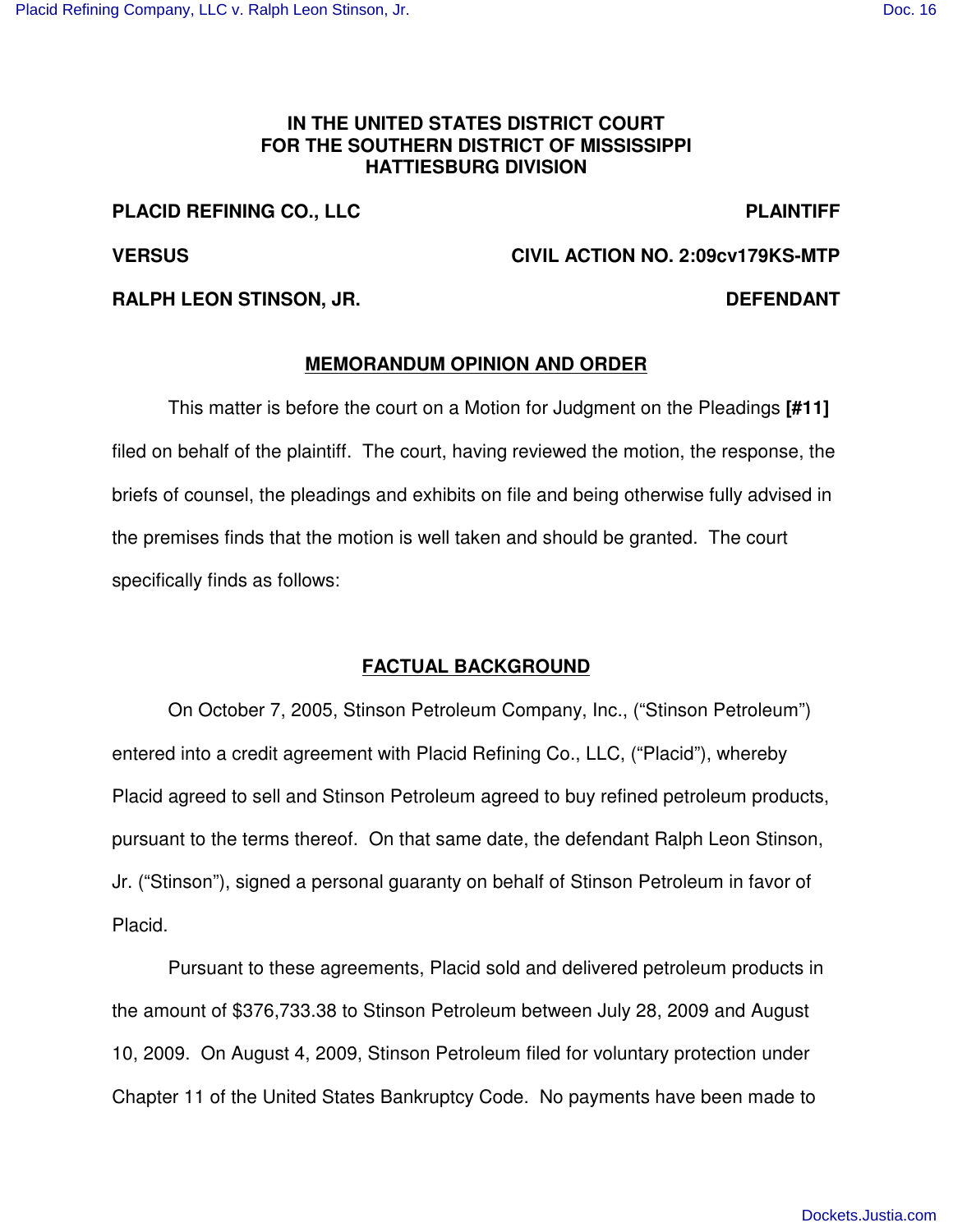Placid towards the \$376,733.38 by Stinson Petroleum or through the Stinson Petroleum bankruptcy proceedings. On August 18, 2009, Placid sent Ralph Leon Stinson, Jr. notice by certified mail that Stinson Petroleum was in default and made demand for immediate payment in the amount of \$376,733.38, which notice was received by Stinson on August 20, 2009. No payments have been made by Stinson towards this balance.

Placid has filed this action in order to collect the amounts due Placid by Stinson Petroleum Company, Inc. under the personal guaranty of the Stinson Petroleum debts issued by the defendant, Ralph Leon Stinson, Jr. Placid alleges that Stinson has filed an answer to Placid's First Amended Complaint in which Stinson has admitted all material facts.

Stinson has admitted that Stinson Petroleum entered into the credit agreement with Placid, that Placid sold Stinson Petroleum products pursuant to such agreement, and that Stinson Petroleum is obligated to pay Placid for those purchases. Stinson admitted signing the personal guaranty, Doc. 7, ¶7; that Stinson Petroleum owes and failed to pay Placid \$376,733.38 for petroleum products, Doc. 1, ¶8 and Doc. 7, ¶8; that Stinson Petroleum has filed for bankruptcy; and that no payments have been made by Mr. Stinson or Stinson Petroleum towards the unpaid balance. Doc. 1, ¶¶ 10 and 11 and Doc. 7, ¶¶ 10 and 11.

In his Answer, Stinson denied any personal responsibility for amounts currently due from Stinson Petroleum Co., Inc., denied owing any amount to the plaintiff, and asserted that Placid's claim being pursued against Stinson under the Personal Guaranty should be held in abeyance until a resolution of the bankruptcy claim against

-2-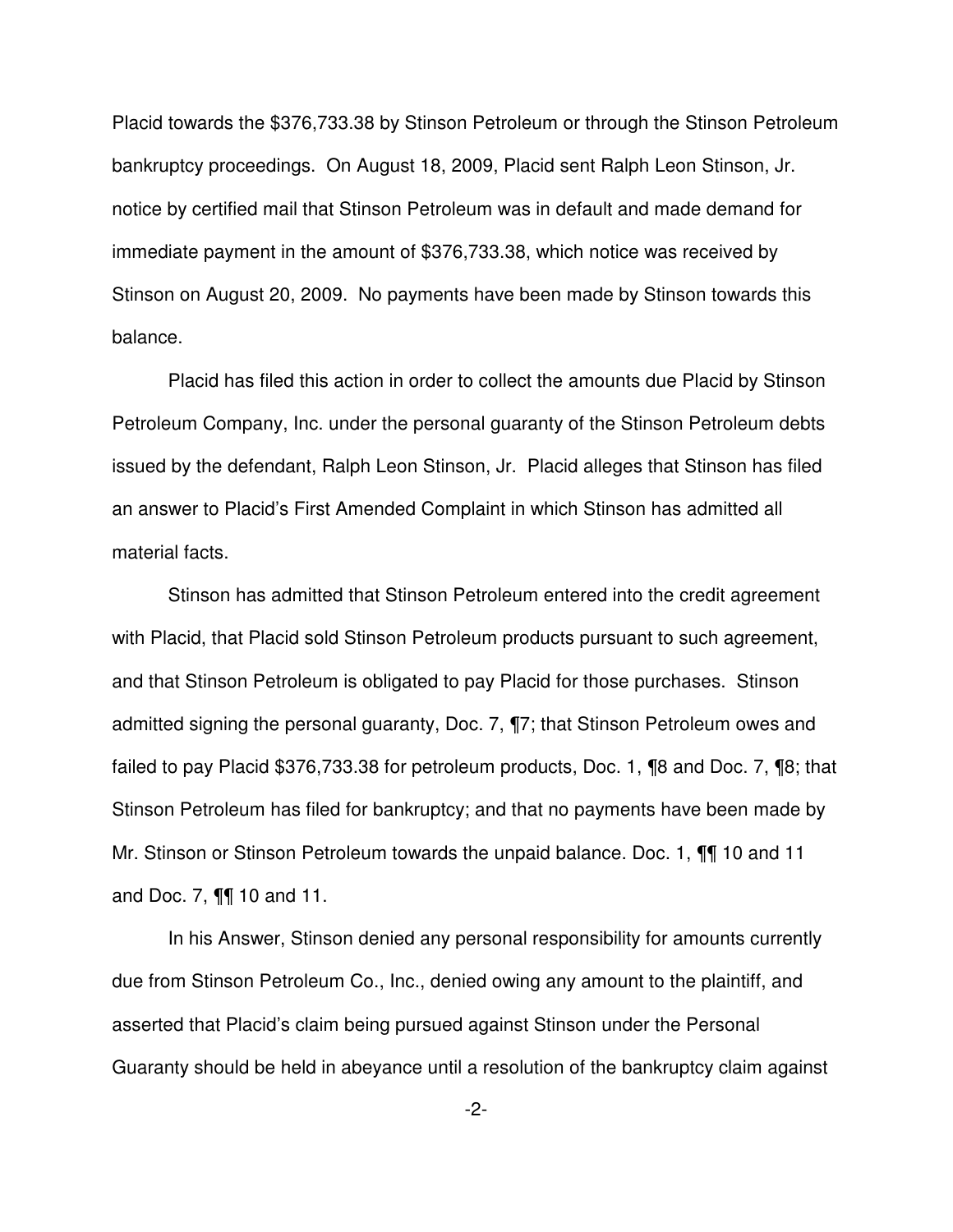Stinson Petroleum. The plaintiff asserts that these denials and request for abeyance are not allegations of fact, but erroneous conclusions of law and argument.

#### **STANDARD OF REVIEW**

Placid has filed this motion for a judgment on the pleadings pursuant to Rule 12(c) which provides that "[a]fter the pleadings are closed – but early enough not to delay trial – a party may move for judgment on the pleadings." Fed. R. Civ. P. 12(c). The plaintiff correctly points out that such proceedings are essential to dispose of cases where there is no substantive dispute warranting a trial. "[J]udgment on the pleadings is appropriate only if material facts are not in dispute and questions of law are all that remain." *Voest-Alpine Trading USA Corp. v. Bank of China*, 142 F.3d 887, 891 (5 th Cir. 1998). *See also Hebert Abstract Co. v. Touchstone Properties, Ltd.*, 914 F.2d 74, 76 (5<sup>th</sup> Cir.1990)(*per curiam*) ("A motion brought pursuant to Fed.R.Civ.P. 12(c) is designed to dispose of cases where the material facts are not in dispute and a judgment on the merits can be rendered by looking to the substance of the pleadings and any judicially noticed facts.")(citing 5A Charles A. Wright & Arthur R. Miller, *Federal Practice and Procedure* § 1367, at 509-10 (1990)). Indeed, where the sole issue to be decided is the interpretation of a contract provision, judgment on the pleadings has been held to be proper:

All material facts needed for a decision on the issue presented are undisputed, and since the sole issue is one of law, that is, interpretation of a contract provision, we believe that it presents a proper situation for disposition on a motion for judgment on the pleadings.

*Duhame v. United States*, 119 F.Supp. 192, 195 (Ct.Cl. 1954). The plaintiff asserts that

-3-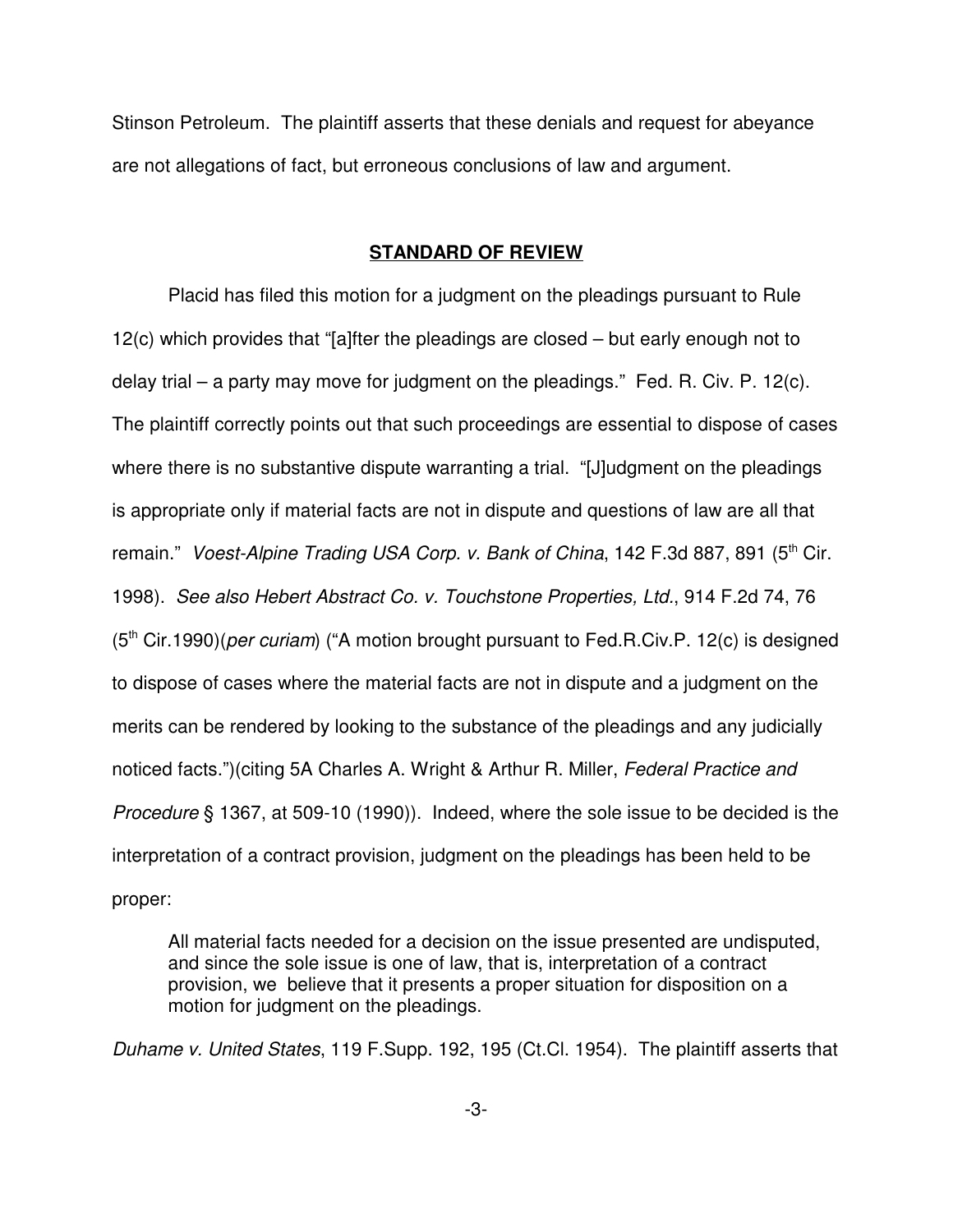the sole issue in this case is the interpretation of an unambiguous contract of personal guaranty under the law and is ripe for a motion for judgment on the pleadings.

#### **ANALYSIS**

A judgment on the pleadings has been held to be appropriate in a suit on a guaranty where the original debtor had defaulted and declared bankruptcy. In *Austad* v. United States, 386 F.2d 147 (9<sup>th</sup> Cir. 1967), the United States filed suit against the Austad personal guarantors five years after the primary debtor, Austad Steel Company, defaulted on its loan to the SBA and was adjudicated bankrupt. The individual Austad defendants admitted the debt but asserted affirmative defenses that they were not individually liable because of the government's delay in bringing the action. The Ninth Circuit found the guarantors' defenses of release, estoppel and latches legally insufficient on the admitted facts, and affirmed the judgment on the pleadings in favor of the United States. *Id*. *See also United States v. Proctor*, 504 F.2d 954, 957 (5 th Cir. 1974) (citing *Austead* in concluding that, since there were no genuine issues as to material fact, and the defense was legally insufficient, summary judgment was appropriate on a personal guaranty).

For the purposes of this motion only, Placid has conceded the accuracy of all of the factual allegations in the Stinson Answer, which simply comprise admissions to Placid's factual allegations. However, Placid does not admit any assertions that constitute conclusions of law. Wright & Miller, *supra*, § 1368. A court, on a motion for judgment on the pleadings, should not "accept as true conclusory allegations or

-4-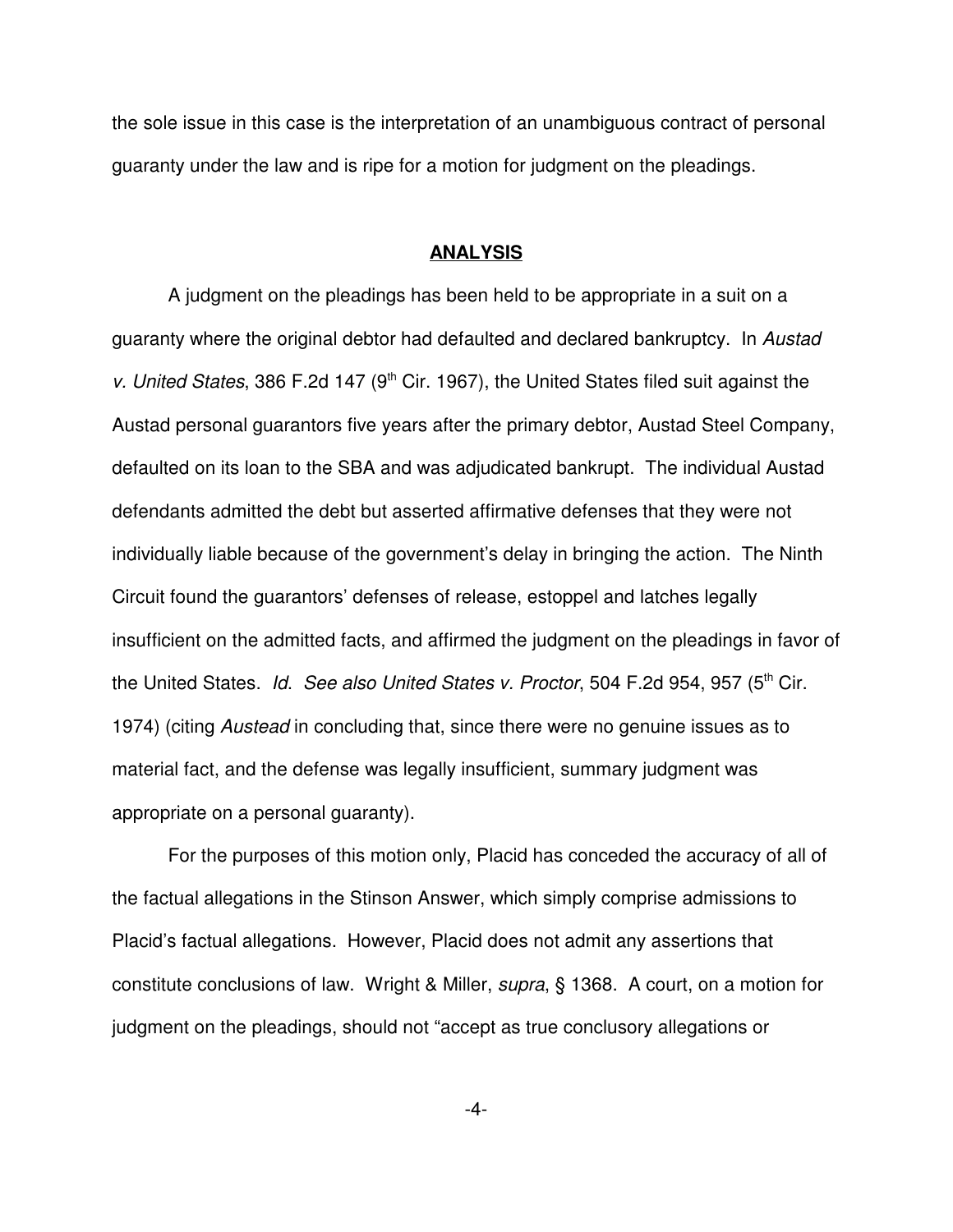unwarranted deductions of fact." *Great Plains Trust Co. v. Morgan Stanley Dean Witter & Co.*, 313 F.3d 305, 312-313 (5 th Cir. 2002); *Collins v. Morgan Stanley DeanWitter*, 224 F.3d 496, 498 (5 th Cir.2000) (quoting *Tuchman v. DSC Comm. Corp*., 14 F.3d 1061, 1067 (5<sup>th</sup> Cir.1994)). Nor is the court required to accept legal conclusions or allegations contained in a pleading which conflict with an exhibit. *Olpin v. Ideal Nat'l* Ins. Co., 419 F.2d 1250, 1255 (10<sup>th</sup> Cir.1969) *cert den*. 397 U.S. 1074. ("However, neither the trial court nor this court is bound to accept mere legal conclusions or factual claims at variance with the express terms of the Bonus Fund Endorsement, itself, which is attached to the complaint as an exhibit and by reference made a part thereof.")(citing *Simmons v. Peavy-Welsh Lumber Co.*, 113 F.2d 812, 813 (5 th Cir. 1940)("Where there is a conflict between allegations in a pleading and exhibits thereto, it is well settled that the exhibits control."))

Thus, the plaintiff argues that Stinson's statements that Placid must await adjudication or payment of the original Stinson Petroleum debt in bankruptcy conflict with the guaranty itself, as merely evasive assertions, erroneous legal conclusions, insufficient to foreclose a judgment on the pleadings. The court agrees with the argument and is not permitted by well settled principles of law to rest on such *pro forma* denials, sham or patently false assertions in deciding a motion for judgment on the pleadings.

Additionally, the United States District Court for the Northern District of Mississippi summarily rejected a claim similar to Stinson's that a personal guaranty binds the company and not the individual. *In American Management Corp. v. Dunlap*,

-5-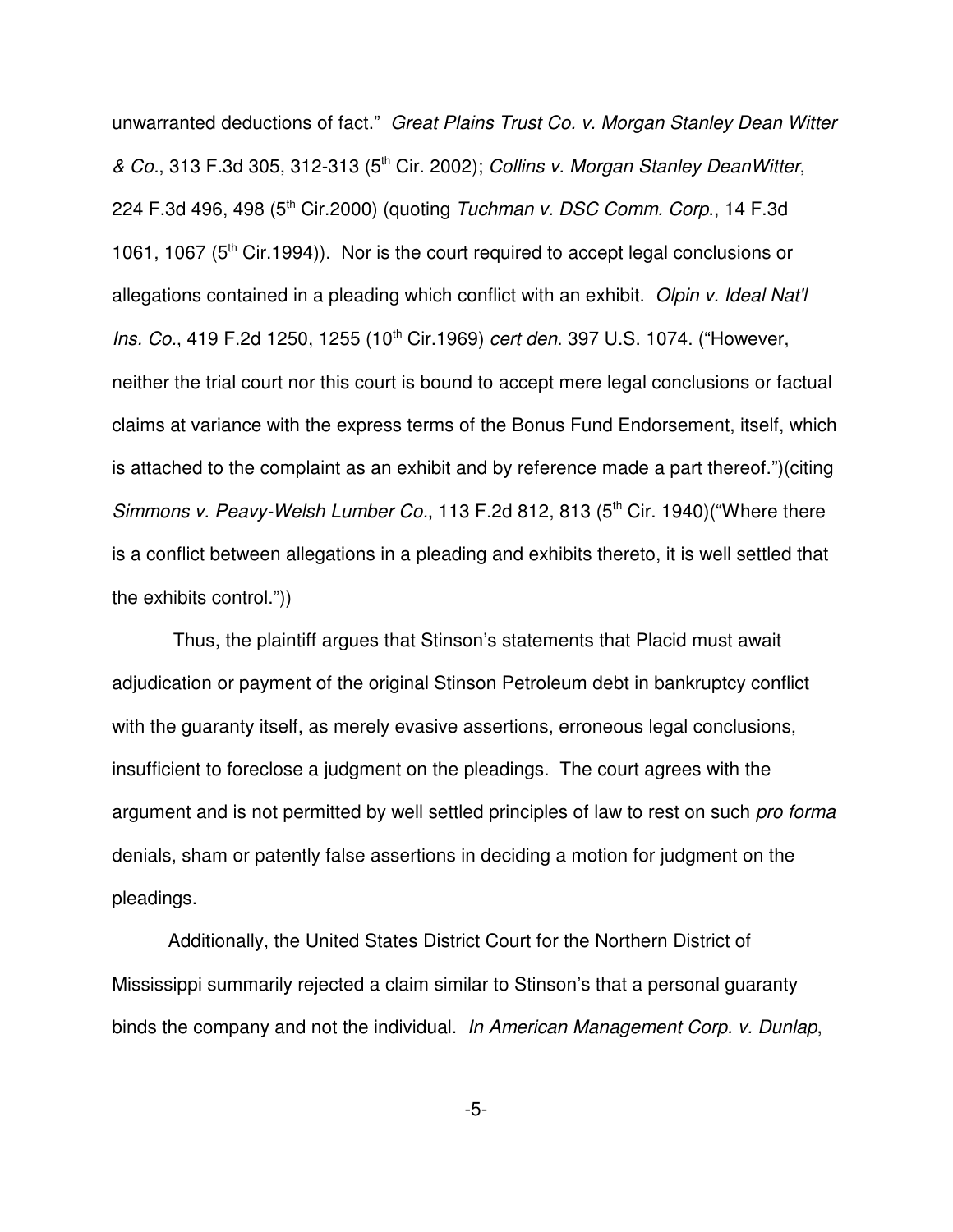784 F.Supp. 1245, 1251-1253 (N.D. Miss.1992), the court considered whether the defendant Dunlap's claim that he did not intend to bind himself personally, despite the language of the Dunlap personal guaranty manifesting a clear intent to bind the signer personally, created a material issue of fact sufficient to bar summary judgment. In concluding that such a claim is insufficient to create any issue of material fact, and granting summary judgment in favor of the plaintiff on the issue of liability under the personal guaranty, the court reviewed the case law of other states, including *Ricker v.* B.W. Acceptance Corporation, 349 F.2d 892, 896 (10<sup>th</sup> Cir.1965) and *Smith v. Haywood Oil Company, Inc.*, 405 S.E.2d 560 (Ga. 1991). In those cases, the defendants, just as Dunlap did (and Stinson does herein), denied any personal liability under the personal guaranty for the company debt. *Id.* The *Dunlap* court followed the *Smith* and *Ricker* courts in concluding that the defendants' interpretation of the personal guaranty as binding the corporation and not the individual was unreasonable as it would render the guaranty a nullity, stating:

In considering this issue, the court was compelled to consult case law of foreign jurisdictions where this issue has arisen more frequently. Among the cases the court considered is *Ricker*, 349 F.2d 892. The issue before the United States Court of Appeals for the Tenth Circuit in Ricker is strikingly similar to the issue presently before this court in addressing plaintiff's cross motion for summary judgment. In the *Ricke*r case, the trial court granted summary judgment against defendant Ricker, who had signed a personal guaranty as president of the corporation and defendant appealed. In affirming the trial court grant of summary judgment, the Tenth Circuit ruled that the appellant's position that he did not intend to obligate himself personally raised no material issue of fact, because the written guaranty agreement was not ambiguous. *Ed Beef Industries, Inc. v. Schuyler*, 239 Kan. 38, 716 P.2d 544 (1986). The court held that to construe the personal guaranty as binding only the corporation and not Ricker, individually, would contradict and vary the language of the written instrument itself. *Ricker*, 349 F.2d at 896.

Following the reasoning of the court in *Ricker*, the court is of the opinion that the insertion of SCIAC (rather than Sam Dunlap) in the blank space provided for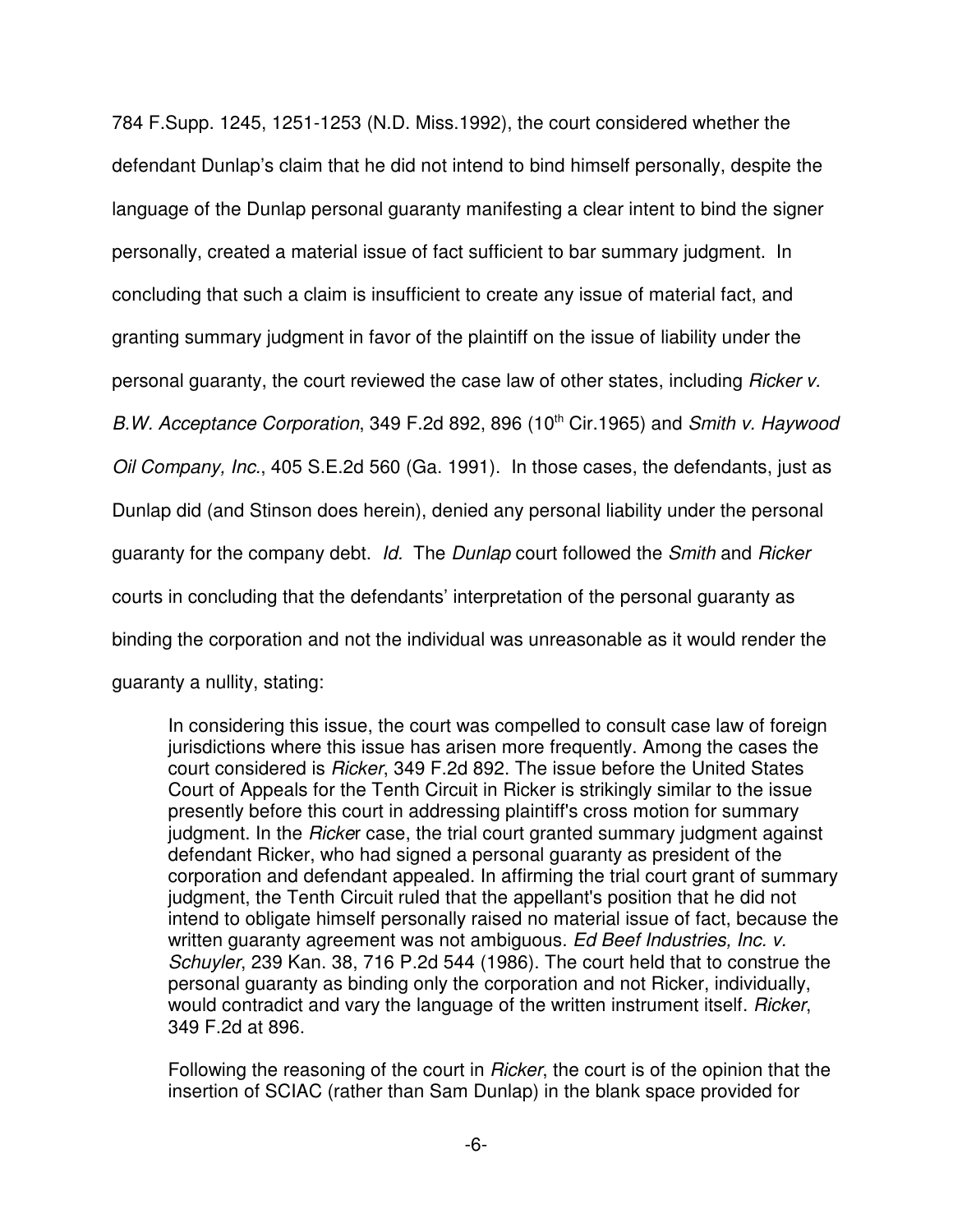naming the guarantor did not change the legal effect of the document as being Dunlap's signed personal guaranty. Placing liability in the corporation rather than Dunlap, individually, would defeat the obvious purpose of the personal guaranty. *See Home Federal Savings and Loan Association v. Ramos*, 229 Cal.App.3d 1609, 284 Cal. Rptr. 1 (4<sup>th</sup> Dist. 1991) (personal guaranty would not have been required of the corporation because the corporation was already liable without the guaranty). Indeed, it would have been nonsensical for the corporation to have guaranteed its own debt. *Smith*, 405 S.E.2d 560.

In the court's view, *Smith* is exemplary of situations that warrant summary judgment and deserves some discussion. Briefly, the plaintiff in *Smith* brought suit against a corporate president on a contract of guaranty of corporate debt. The guaranty was for indebtedness owed by the company, VianSa Industries, Inc. Summary judgment was granted and Smith appealed; he alleged that a material question of fact existed as to whether he signed the guaranty in his individual or his representative capacity. *Id*. The Court of Appeals affirmed summary judgment for plaintiff, holding that "the trial court properly concluded that the appellant's obligation as guarantor extended to the full amount of indebtedness." *Id*.

Following the logic of the Court of Appeals of Georgia, the court is of the opinion that it is clearly evident beyond dispute that Dunlap was obligating himself personally and assumed liability for remittance of insurance premiums to AMIG, despite his statements in deposition to the contrary. To interpret the guaranty as attaching no personal liability to Dunlap is objectively unreasonable; it would render the document a nullity. *Home Fed. S. & L.*, 229 Cal.App.3d at 1614, 284 Cal.Rptr. at 4. The court will not permit a signatory to a personal guaranty to escape individual liability just by attaching a title to his signature. *Home Fed. S. & L.*, 229 Cal.App.3d at 1614, 284 Cal.Rptr. at 4.

The Stinson personal guaranty is clearly labeled "Personal Guaranty" and

includes the assertion, ". . . I hereby guarantee and hold myself personally responsible

for the payment at maturity." This language is not ambiguous. It would have been

nonsensical for Stinson Petroleum to guarantee its own debt for which it was already

liable. The personal guaranty obligates Mr. Stinson personally. Therefore, pursuant to

*Dunlap, supra*, this court rejects Stinson's erroneous legal conclusion whereby Mr.

Stinson "[d]enies any personal responsibility for amounts currently due from Stinson

Petroleum Co, Inc." Defendant Stinson is personally liable to Placid for the amounts